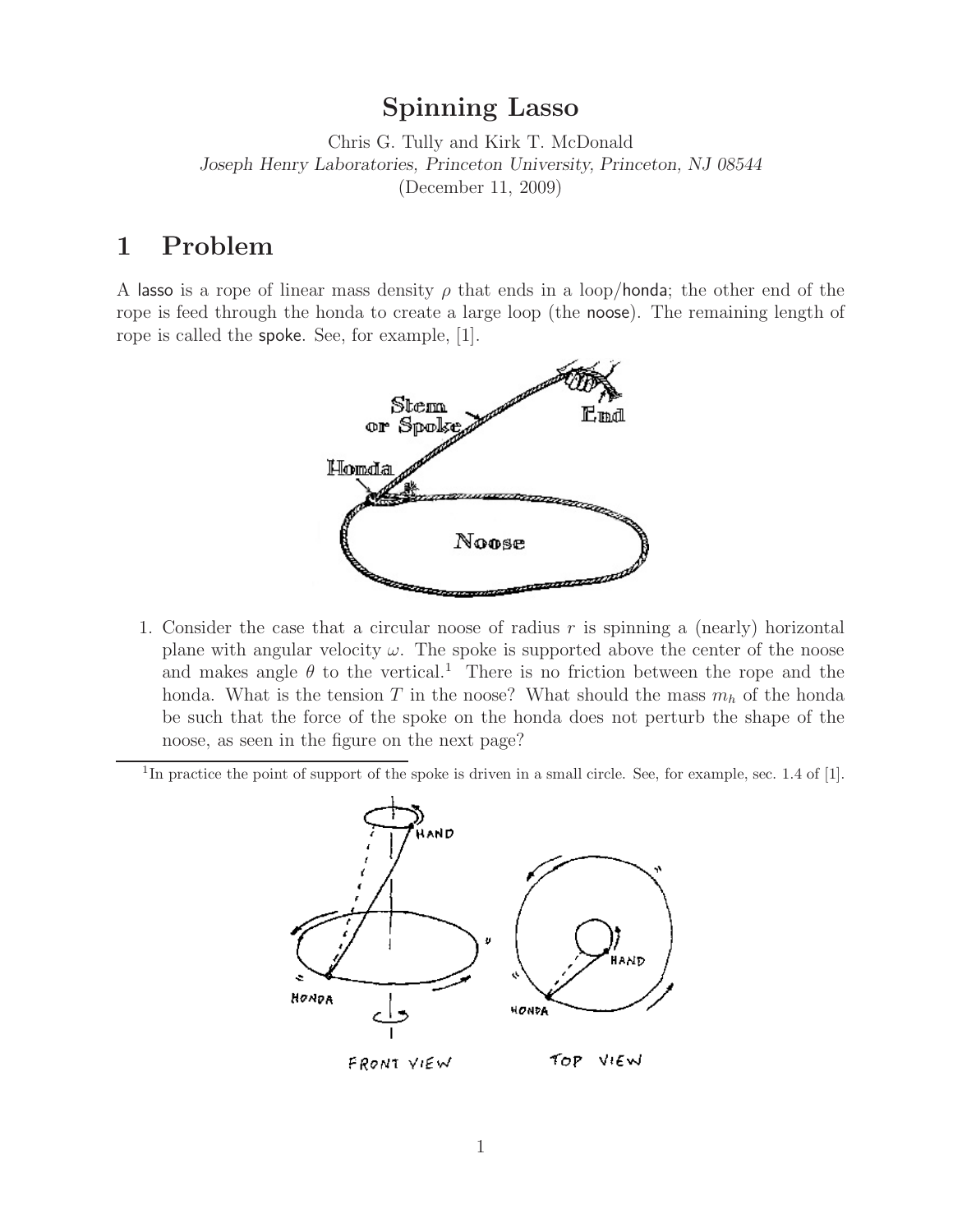

- 2. Suppose the noose of part 1 is subject to a transverse disturbance that results in a wave which propagates opposite (in the frame of the noose) to the sense of rotation of the noose (in the lab frame). What is the angular velocity of propagation of this disturbance in the lab frame? What does this imply about the shape of the perturbed, spinning noose in the lab frame?
- 3. The plane of the noose in parts 1 and 2 is not actually horizontal. For a better approximation to the motion of a lasso spun "horizontally", suppose a noose of radius  $r$ and mass  $m_n = 2\pi r\rho$ , as found in part 1, is spun with angular velocity  $\omega$  about the vertical while supported by a spoke of length  $L = r / \sin \theta$  and mass  $m_s = L \rho$  such that the center of the hoop is constrained to be directly below the upper end of the spoke. Deduce an expression for the (small) angle  $\alpha$  of the plane of the hoop to the horizontal.
- 4. Suppose now the noose is spun in a vertical plane that also contains the spoke, such that the angular velocity  $\omega$  of the (circular) noose is constant. In this case the center of mass of the noose cannot be at rest. Show that the desired motion of the notion is possible if the end of the spoke is forced to move in a small vertical circle of radius a at constant angular velocity  $\omega$ .

Consider the case that the radius  $r$  of the noose equals the length  $L$  of the spoke, and  $a \ll r$ . How must the cowboy adjust the tension in the spoke (close to the honda) as a function of its angle? What is the minimum value of  $\omega$ , below which the noose would collapse? What should the mass  $m_h$  of the honda be such that the force of the spoke on the honda does not perturb the shape of the noose?

*The author of [1] performing the "Texas skip":*

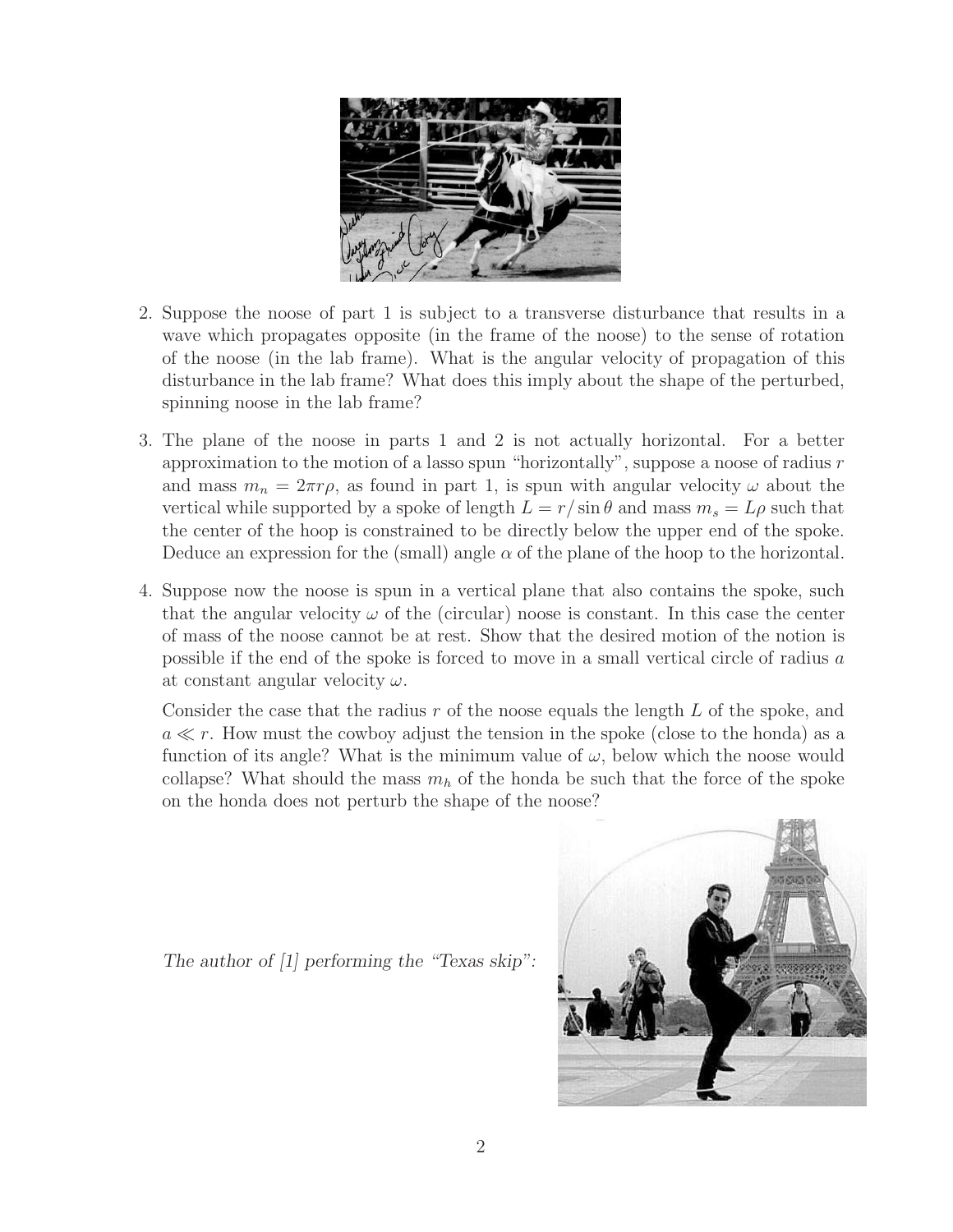## **2 Solution**

1. Let T be the tension of the rope in the noose, and therefore also in the spoke just on the other side of the honda. An angular segment  $d\phi$  of the spinning noose has mass  $dm = \rho r d\phi$ , so the inward radial force T  $d\phi$  on this segment obeys,

$$
T d\phi = dm\omega^2 r = \rho \omega^2 r^2 d\phi, \qquad i.e., \qquad T = \rho \omega^2 r^2. \tag{1}
$$

The tension T in the spoke just above the honda exerts an inward radial force of T sin  $\theta$ .

If the honda has no mass other than the linear mass density  $\rho$  of the rope, the horizontal component  $T \sin \theta$  of tension in the spoke would deform the noose inwards at the honda. However, if the honda has mass  $m_h$  (due, say, to wrapping the honda with a heavy metal wire), it will execute uniform circular motion in the horizontal plane of the noose (and transmit no horizontal force to the noose) provided,

$$
m_h \omega^2 r = T \sin \theta = \rho \omega^2 r^2 \sin \theta, \qquad i.e., \qquad m_h = \rho r \sin \theta. \tag{2}
$$

The weight  $2\pi \rho r q$  of the noose plus the added weight  $\rho r q \sin \theta$  of the honda is supported by the vertical component of the tension  $T \cos \theta = \rho \omega^2 r^2 \cos \theta$  in the spoke just above that honda. That is,

$$
\rho \omega^2 r^2 \cos \theta = (2\pi + \sin \theta) \rho r g. \tag{3}
$$

and so,

$$
r = \frac{(2\pi + \sin \theta)g}{\omega^2 \cos \theta}.
$$
\n(4)

Thus, the size of the noose depends on the angular velocity  $\omega$  and the angle  $\theta$  of the spoke.

2. The speed c of transverse waves on the noose is, recalling eq.  $(3)$ ,

$$
c = \sqrt{\frac{T}{\rho}} = \omega r.
$$
\n(5)

Thus, the angular velocity  $\omega_p$  with respect to the lab frame of a radial perturbation that moves opposite to the sense of rotation of the noose is,

$$
\omega_p = \frac{c}{r} - \omega = 0. \tag{6}
$$

Hence, to an observer in the lab frame, the shape of the perturbed noose does not change with time, although the noose is "rotating through the perturbation".

3. A vertical section of a lasso with an almost horizontal noose is sketched below.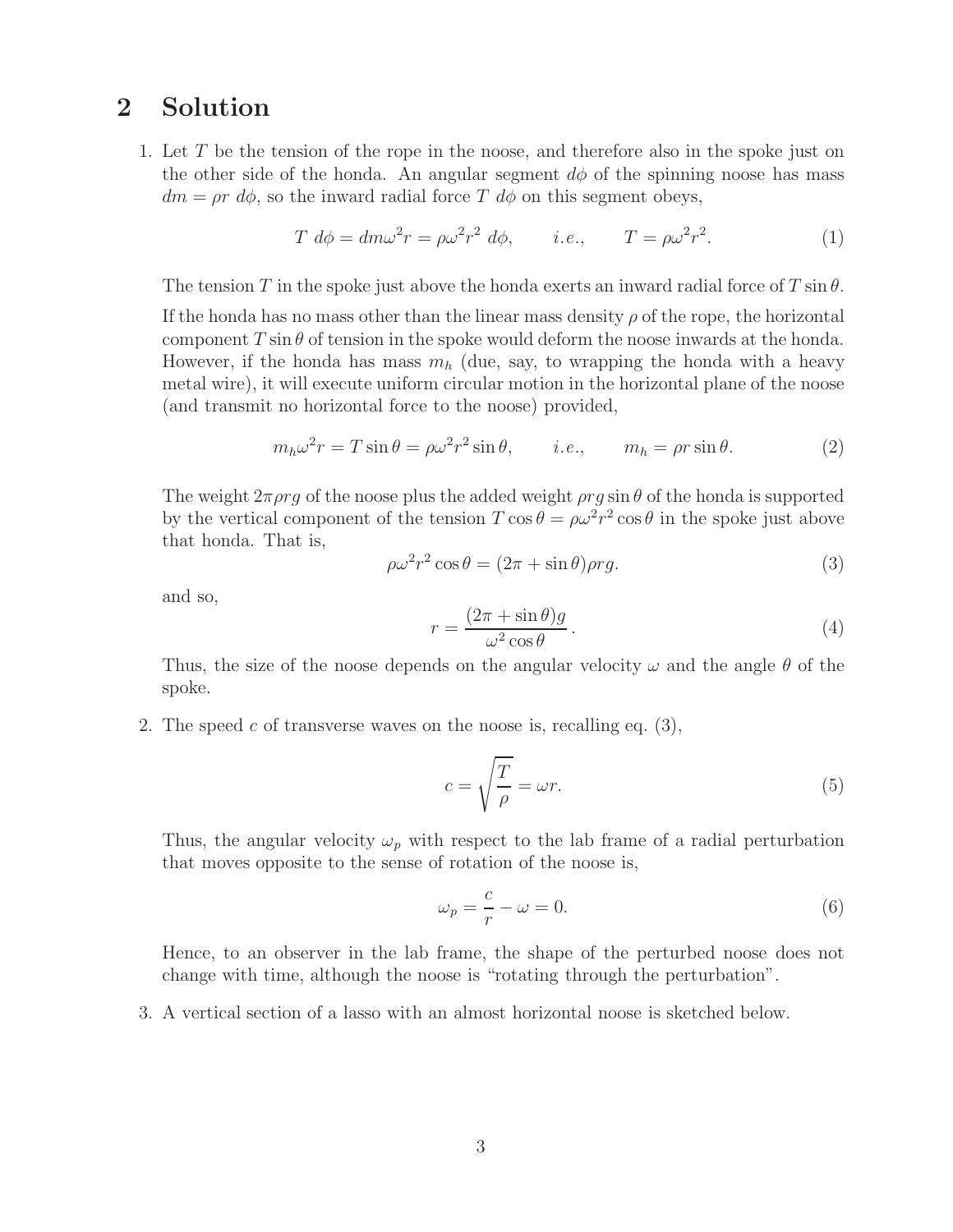

Assuming that the center of the noose is under point of support of the spoke, and that the length L of the spoke is related to the radius r of the noose by  $L = r/\sin\theta$ , the angles  $\alpha$  and  $\beta \approx \theta$  are related by,

$$
L\sin\beta = r\cos\alpha, \quad \sin\beta = \frac{r}{L}\cos\alpha = \sin\theta\cos\alpha, \quad \cos\beta = \sqrt{1 - \sin^2\theta\cos^2\alpha}, (7)
$$

$$
\dot{\beta} = -\frac{\sin\theta\sin\alpha}{\sqrt{1 - \sin^2\theta\cos^2\alpha}}\dot{\alpha}, \tag{8}
$$

and the angle  $\alpha$  can be taken as the single coordinate of the system. The equation of motion for the system can be gotten from Lagrange's equation,

$$
\frac{d}{dt}\frac{\partial \mathcal{L}}{\partial \dot{\alpha}} = \frac{\partial \mathcal{L}}{\partial \alpha}, \quad \text{where} \quad \mathcal{L} = \text{KE} - \text{PE}.
$$
 (9)

The potential energy of the system, relative to the point of support of the spoke is,

PE = 
$$
-\frac{m_s g L \cos \beta}{2} - m_n g (L \cos \beta + r \sin \alpha) - m_h g L \cos \beta
$$

$$
= -\left(\frac{m_s}{2} + m_n + m_h\right) \frac{gr}{\sin \theta} \sqrt{1 - \sin^2 \theta \cos^2 \alpha} - m_n gr \sin \alpha. \tag{10}
$$

The kinetic energy of the spoke, assuming the lasso rotates about the vertical with fixed angular velocity  $\omega$ , is,

$$
KE_s = \frac{m_s (L \sin \beta)^2 \omega^2 / 3}{2} + \frac{m_s L^2 \dot{\beta}^2 / 3}{2} = \frac{m_s r^2 \omega^2 \cos^2 \alpha}{6} + \frac{m_s r^2 \sin^2 \alpha \dot{\alpha}^2}{6(1 - \sin^2 \theta \cos^2 \alpha)}, \quad (11)
$$

the kinetic energy of the honda is,

$$
KE_h = \frac{m_h (L \sin \beta)^2 \omega^2}{2} + \frac{m_h L^2 \dot{\beta}^2}{2} = \frac{m_h r^2 \omega^2 \cos^2 \alpha}{2} + \frac{m_h r^2 \sin^2 \alpha \dot{\alpha}^2}{2(1 - \sin^2 \theta \cos^2 \alpha)},
$$
(12)

and the kinetic energy of the noose is,

$$
KE_n = \frac{m_n (r \cos \alpha \dot{\alpha} - L \sin \beta \dot{\beta})^2}{2} + \frac{\omega \cdot l_n \cdot \omega}{2}
$$
  
= 
$$
\frac{m_n r^2 \cos^2 \alpha \dot{\alpha}^2}{2} \left( 1 + \frac{\sin \theta \sin \alpha}{\sqrt{1 - \sin^2 \theta \cos^2 \alpha}} \right)^2 + \frac{\omega \cdot l_n \cdot \omega}{2},
$$
(13)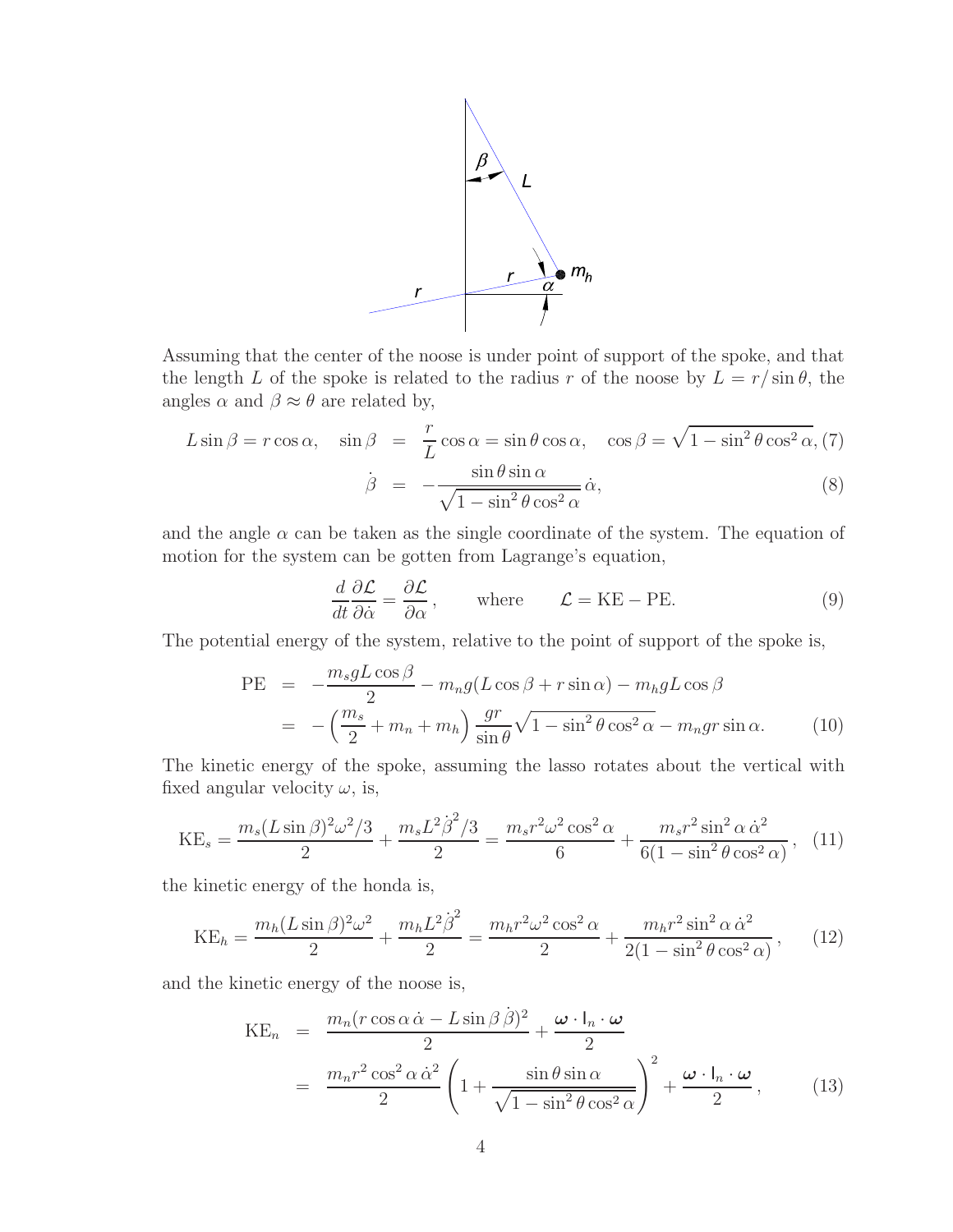where the inertia tensor  $I_n$  is diagonal with respect to the body axes of the noose, whose symmetry axis we label as 3. That is,  $I_{11} = I_{22} = m_n r^2/2$  while  $I_{33} = m_n r^2$ . The angular velocity vector with respect to the body axes is  $\omega = (\dot{\alpha} + \omega \sin \alpha, 0, \omega \cos \alpha)$ , and so,

$$
KE_n = \frac{m_n r^2}{2} \left\{ \frac{\dot{\alpha}^2 + 2\dot{\alpha}\omega \sin \alpha + \omega^2 \sin^2 \alpha}{4} + \cos^2 \alpha \left[ \omega^2 + \dot{\alpha}^2 \left( 1 + \frac{\sin \theta \sin \alpha}{\sqrt{1 - \sin^2 \theta \cos^2 \alpha}} \right)^2 \right] \right\}
$$
(14)

For steady motion (with  $\dot{\alpha} = 0 = \ddot{\alpha}$ ), eq. (9) reduces to,

$$
\frac{\partial \mathcal{L}}{\partial \alpha} = \frac{\partial \text{KE}(\dot{\alpha} = 0)}{\partial \alpha} - \frac{\partial \text{PE}}{\partial \alpha} = 0.
$$
 (15)

From eqs.  $(11)-(16)$  and  $(14)$  we have that,

$$
KE(\dot{\alpha} = 0) = \frac{(m_h + m_s/3)r^2\omega^2\cos^2{\alpha}}{2} + \frac{m_n r^2 \omega^2}{2} \left(\frac{\sin^2{\alpha}}{4} + \cos^2{\alpha}\right)
$$

$$
= \frac{(m_h + m_s/3)r^2\omega^2\cos^2{\alpha}}{2} + \frac{m_n r^2 \omega^2}{8} (1 + 3\cos^2{\alpha}).
$$
(16)

Using eqs.  $(10)$  and  $(16)$  in eq.  $(15)$ , we find,

$$
-(m_h + m_s/3)r^2\omega^2 \cos\alpha \sin\alpha - \frac{3m_n r^2 \omega^2 \cos\alpha \sin\alpha}{4}
$$
  
= 
$$
-\left(\frac{m_s}{2} + m_n + m_h\right) \frac{gr}{\sin\theta} \frac{\sin^2\theta \cos\alpha \sin\alpha}{\sqrt{1 - \sin^2\theta \cos^2\alpha}} - m_n gr \cos\alpha.
$$
 (17)

This has the trivial solution that  $\cos \alpha = 0$ , in which case the noose rotates in a vertical plane. The nontrivial solution (for small angle  $\alpha$ ) is, recalling eq. (4) and that  $m_s = m_n/2\pi \sin\theta$  and  $m_h = \sin\theta m_n/2\pi$ ,

$$
\alpha \approx \frac{m_n g}{\omega^2 r (3m_n/4 + m_h + m_s/3) - (m_n + m_h + m_s/2) g \tan \theta}
$$
  
= 
$$
\frac{\cos \theta}{(2\pi + \sin \theta)(3/4 + \sin \theta/2\pi + 1/6\pi \sin \theta) - \sin \theta - \sin^2 \theta/2\pi - 1/4\pi}.
$$
 (18)

Example: For  $\theta = 45^{\circ}$ ,  $\alpha \approx 7^{\circ}$ .

An analysis of oscillations about the equilibrium value of  $\alpha$  for small  $\theta$  is given in [2].

4. We first assume that the end of the spoke is driven in a very small vertical circle, and that the radius  $r$  of the noose equals the length  $L$  of the spoke, such that the center of the noose is essentially at the end of the spoke, which is nearly at rest.

If the noose is to move in a vertical circle of radius r at angular velocity  $\omega$ , then the tension in the noose must vary with angle  $\phi$ , defined to be  $\pi/2$  at the top of the noose.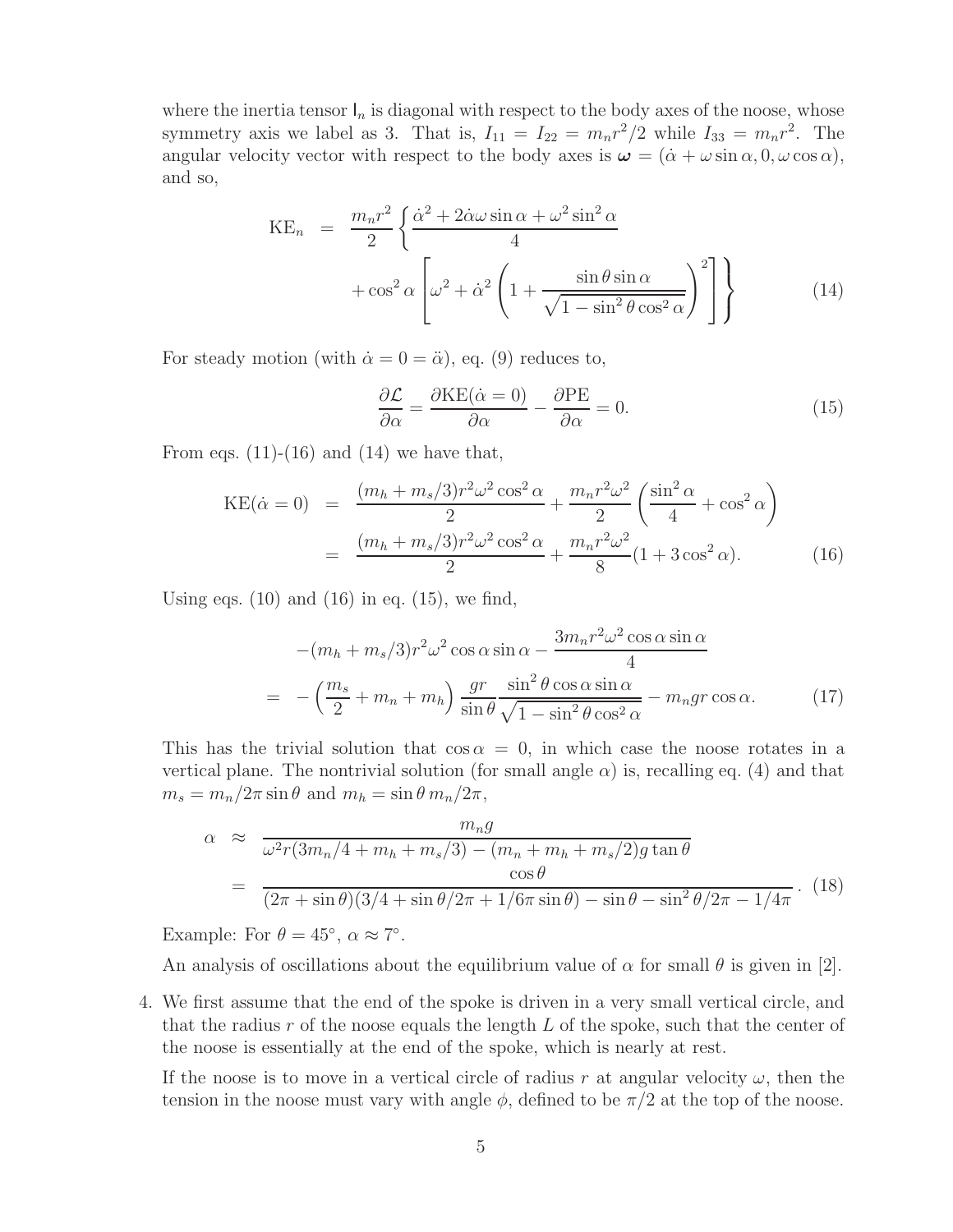Assuming that the center of the noose is at rest, the inward radial force on a segment of the noose of angular width  $d\phi$  must be  $dm \omega^2 r = \rho \omega^2 r^2 d\phi$ , such that,

$$
T d\phi + \rho gr \sin \phi d\phi = \rho \omega^2 r^2 d\phi, \qquad i.e., \qquad T(\phi) = \rho \omega^2 r^2 - \rho gr \sin \phi. \tag{19}
$$

Since the tension is positive everywhere, we must have that,

$$
\omega > \sqrt{\frac{g}{r}},\tag{20}
$$

*i.e.*, the angular velocity must be greater than that of a simple pendulum of length  $r$ . *The preceding argument appears to conflict with the following: The tangential force on a segment of angular width*  $d\phi$  *must be zero if the angular velocity*  $\omega$  *is to be constant.* 

$$
T' d\phi - \rho gr \cos \phi d\phi = 0, \qquad i.e., \qquad T(\phi) = T_0 + \rho gr \sin \phi. \tag{21}
$$

The spoke exerts an inward force  $T(\phi)$  on the noose at the position of the honda, taken to be angle  $\phi$ . If the honda has no mass other than the linear mass density  $\rho$  of the rope, the tension of the spoke would deform the noose inwards at the honda. However, if the honda has mass  $m_h$ , it will execute uniform circular motion (and transmit no force to the noose) provided,

$$
m_h \omega^2 r = T(\phi) + m_h g \cos \phi = \rho \omega^2 r^2 - \rho g r \cos \phi + m_h g \cos \phi, \qquad (22)
$$

which implies that we must have,

$$
m_h = \rho r. \tag{23}
$$

The weight of the honda appropriate for a vertical loop is somewhat larger than that in eq. (2) for a horizontal loop of the same radius.

We now give a more detailed analysis of the motion of the lasso in a vertical plane using a coordinate system with origin at the center of the circle of radius a around which the end of the spoke is driven at constant angular velocity  $\omega$ . The line from the origin to the end of the spoke makes angle  $\phi = \omega t$  now measured with respect to the horizontal  $x$ -axis.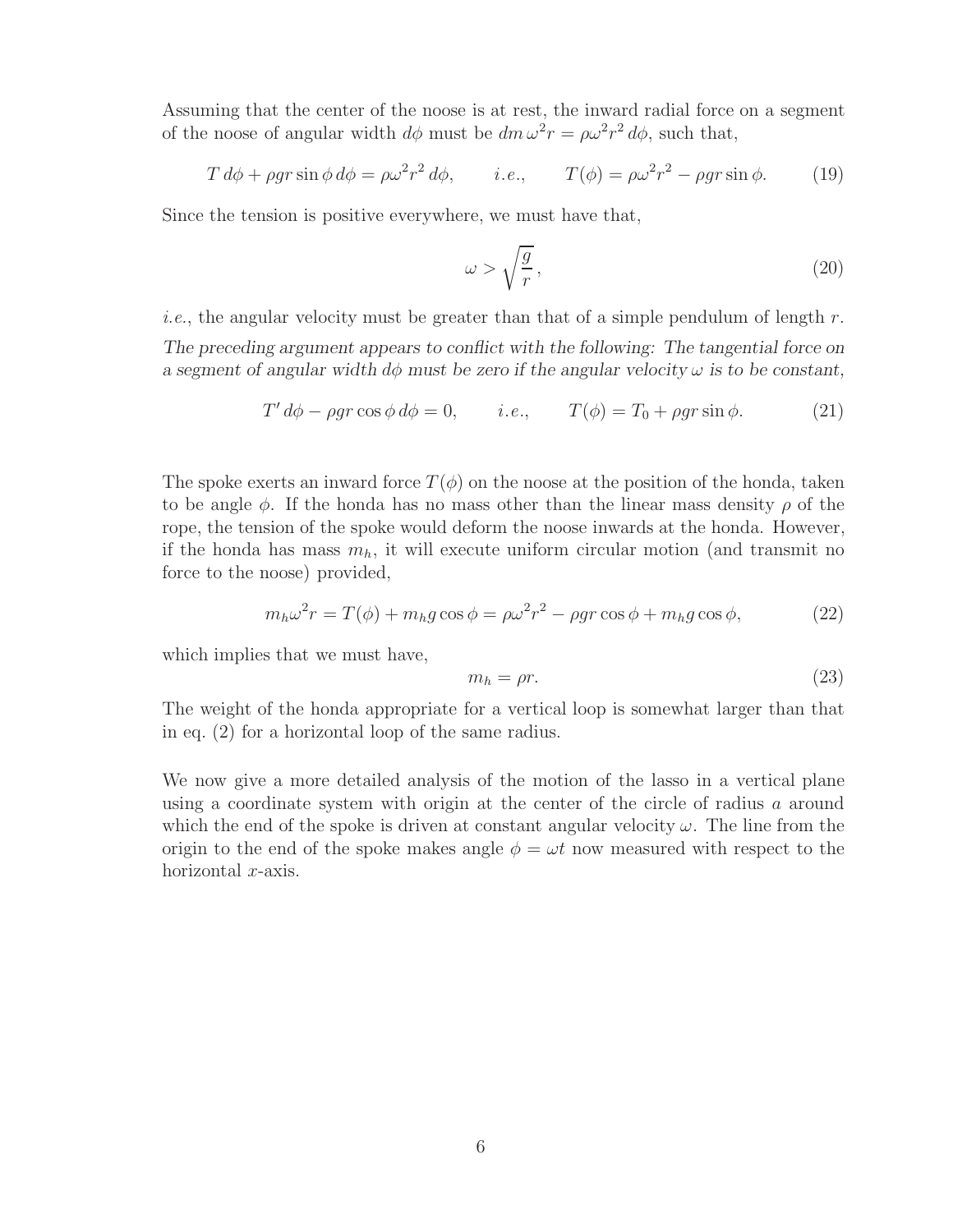

The coordinates of the end of the spoke are,

$$
x_e = a\cos\omega t, \qquad y_e = a\sin\omega t. \tag{24}
$$

The coordinates and velocity of the center of the spoke are,

$$
x_s = x_e + \frac{L}{2}\cos\phi_s, \qquad y_s = y_e + \frac{L}{2}\sin\phi_s,\tag{25}
$$

$$
v_s^2 = \dot{x}_s^2 + \dot{y}_s^2 = a^2 \omega^2 + \frac{L^2 \dot{\phi}_s^2}{4} + aL\omega\dot{\phi}_s \cos(\phi_s - \omega t), \qquad (26)
$$

where  $\phi_s$  is the angle of the spoke with respect to the horizontal. Similarly, the coordinates and velocity of the honda are,

$$
x_h = x_e + L\cos\phi_s, \qquad y_h = y_e + L\sin\phi_s,\tag{27}
$$

$$
v_h^2 = \dot{x}_h^2 + \dot{y}_h^2 = a^2 \omega^2 + L^2 \dot{\phi}_s^2 + 2aL\omega \dot{\phi}_s \cos(\phi_s - \omega t). \tag{28}
$$

Also, the coordinates and velocity of the center of the (circular) noose are,

$$
x_n = x_h + r \cos \phi_n, \qquad y_n = y_h + r \sin \phi_n, \tag{29}
$$

$$
v_n^2 = a^2 \omega^2 + L^2 \dot{\phi}_s^2 + r^2 \dot{\phi}_n^2 + 2aL\omega \dot{\phi}_s \cos(\phi_s - \omega t) + 2ar\omega \dot{\phi}_n \cos(\phi_n - \omega t) + 2rL\dot{\phi}_n \dot{\phi}_s \cos(\phi_n - \phi_s).
$$
\n(30)

where  $\phi_n$  is the angle of the line from the honda to the center of the noose with respect to the horizontal.

The potential energy of the system is,

PE = 
$$
g(m_s y_s + m_h y_h + m_n y_n)
$$
 (31)  
=  $g\{(m_h + \rho L + 2\pi \rho r)a \sin \omega t + (2m_h + \rho L + 4\pi \rho r)\frac{L}{2} \sin \phi_s + 2\pi \rho r^2 \sin \phi_n\},$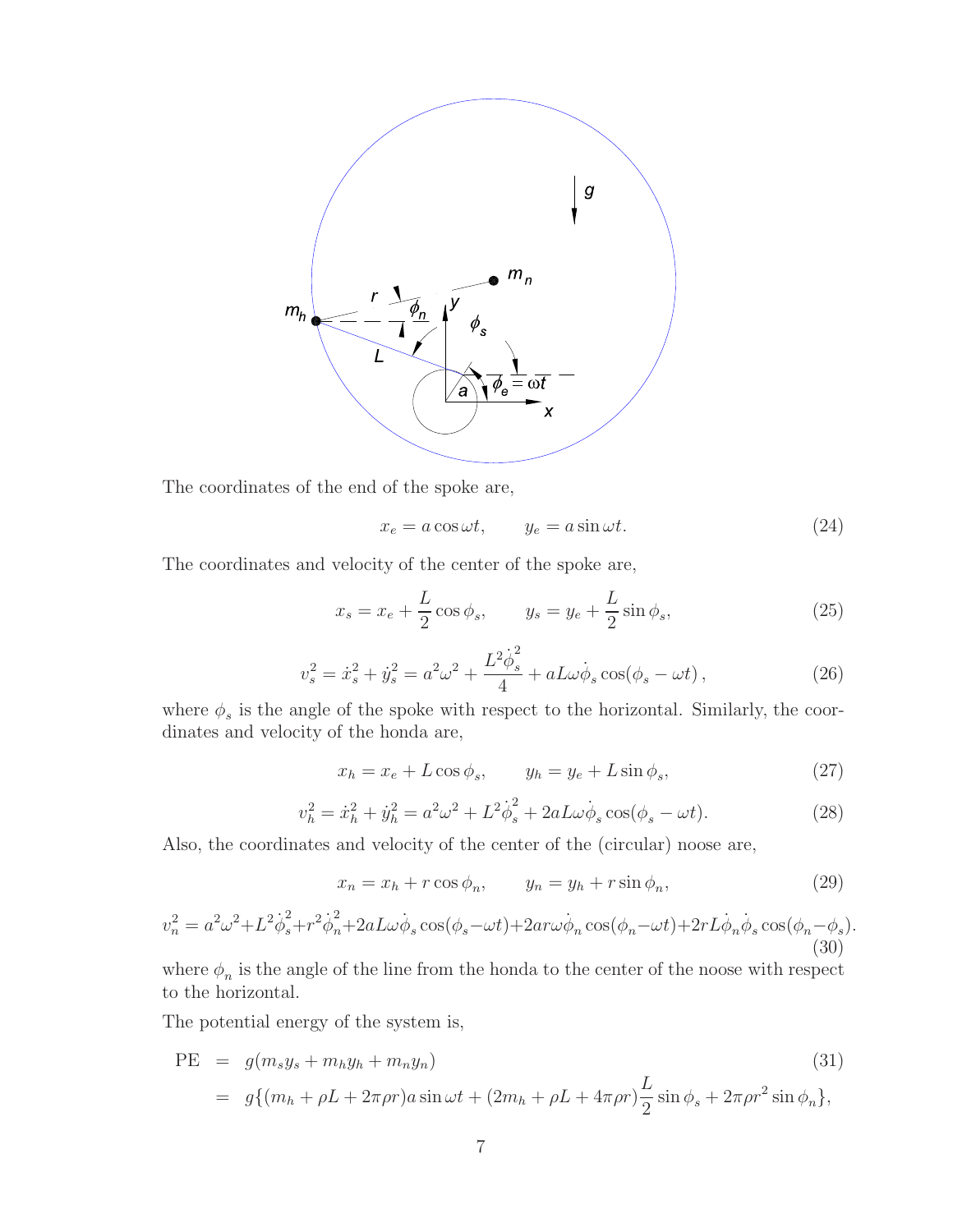noting that the mass of the noose is  $m_n = 2\pi \rho r$  and that of the spoke is  $m_s = \rho L$ . The kinetic energy of the system is,

$$
KE = \frac{m_s v_s^2}{2} + \frac{I_s \dot{\phi}_s^2}{2} + \frac{m_h v_h^2}{2} + \frac{m_n v_n^2}{2} + \frac{I_n \dot{\phi}_n^2}{2}
$$
  
\n
$$
= \frac{\rho a^2 L \omega^2}{2} + \frac{\rho L^3 \dot{\phi}_s^2}{6} + \frac{\rho a L^2 \omega}{2} \dot{\phi}_s \cos(\phi_s - \omega t)
$$
  
\n
$$
+ \frac{m_h a^2 \omega^2}{2} + \frac{m_h L^2 \dot{\phi}_s^2}{2} + m_h a L \omega \dot{\phi}_s \cos(\phi_s - \omega t)
$$
  
\n
$$
+ \pi \rho a^2 r \omega^2 + \pi \rho r L^2 \dot{\phi}_s^2 + 2 \pi \rho r^3 \dot{\phi}_n^2 + 2 \pi \rho a r L^2 \omega \dot{\phi}_s \cos(\phi_s - \omega t)
$$
  
\n
$$
+ 2 \pi \rho a r^2 \omega \dot{\phi}_n \cos(\phi_n - \omega t) + 2 \pi \rho r^2 L \omega \dot{\phi}_n \cos(\phi_n - \phi_s), \qquad (32)
$$

noting that the relevant moment of inertia of the spoke is  $I_s = m_s L^2/12 = \rho L^3/12$ , and that of the noose is  $I_n = m_n r^2 = 2\pi \rho r^3$ .

We seek a solution for steady motion,  $\ddot{\phi}_n = \ddot{\phi}_s = 0$ ,  $\dot{\phi}_n = \dot{\phi}_s = \omega$ , in which case the terms  $d/dt(\partial \mathcal{L}/\partial \dot{\phi}_n)$  and  $d/dt(\partial \mathcal{L}/\partial \dot{\phi}_s)$  vanish in Lagrange's equations for coordinates  $\phi_n$  and  $\phi_s$ . We write  $\phi_n = \omega t + \phi_{0n}$  and  $\phi_s = \omega t + \phi_{0s}$ , such that kinetic energy simplifies to,

$$
KE_{\text{steady}} = \left(\frac{\rho L}{2} + m_h + 2\pi \rho r\right) a L \omega^2 \cos \phi_{0s} + 2\pi \rho a r^2 \omega^2 \cos \phi_{0n}
$$

$$
+ 2\pi \rho r^2 L \omega^2 \cos(\phi_{0n} - \phi_{0s}) + \text{constant.}
$$
(33)

The system is now described by the two "coordinates"  $\phi_{0n}$  and  $\phi_{0s}$ , for which Lagrange's equations of motion are,

$$
\frac{d}{dt}\frac{\partial KE}{\partial \dot{\phi}_{0n}} = 0 = \frac{\partial (KE_{\text{steady}} - PE)}{\partial \phi_{0n}} \n= -2\pi \rho a r^2 \omega^2 \sin \phi_{0n} - 2\pi \rho a r^2 \omega^2 \sin(\phi_{0n} - \phi_{0s}) - 2\pi \rho r^2 g \cos \phi_{0n},
$$
\n(34)

and,

$$
\frac{d}{dt}\frac{\partial KE}{\partial \dot{\phi}_{0s}} = 0 = \frac{\partial (KE_{\text{steady}} - PE)}{\partial \phi_{0s}}
$$
\n
$$
= -\left(\frac{\rho L}{2} + m_h + 2\pi \rho r\right) aL\omega^2 \sin \phi_{0s} + 2\pi \rho a r^2 \omega^2 \sin(\phi_{0n} - \phi_{0s})
$$
\n
$$
-(2m_h + \rho L + 4\pi \rho r)\frac{gL}{2}\cos(\phi_{0s}). \tag{35}
$$

A particularly interesting solution would be  $L = r$  and  $\phi_{0n} = \phi_{0s} + \pi$ , for which the center of the noose coincides with the end of the spoke,  $(x_n, y_n)=(x_e, y_e)$ . Then, eqs.  $(34)-(35)$  imply that,

$$
\tan \phi_{0n} = -\frac{g}{2a\omega^2} = \tan \phi_{0s} = -\frac{g}{a\omega^2}.
$$
\n(36)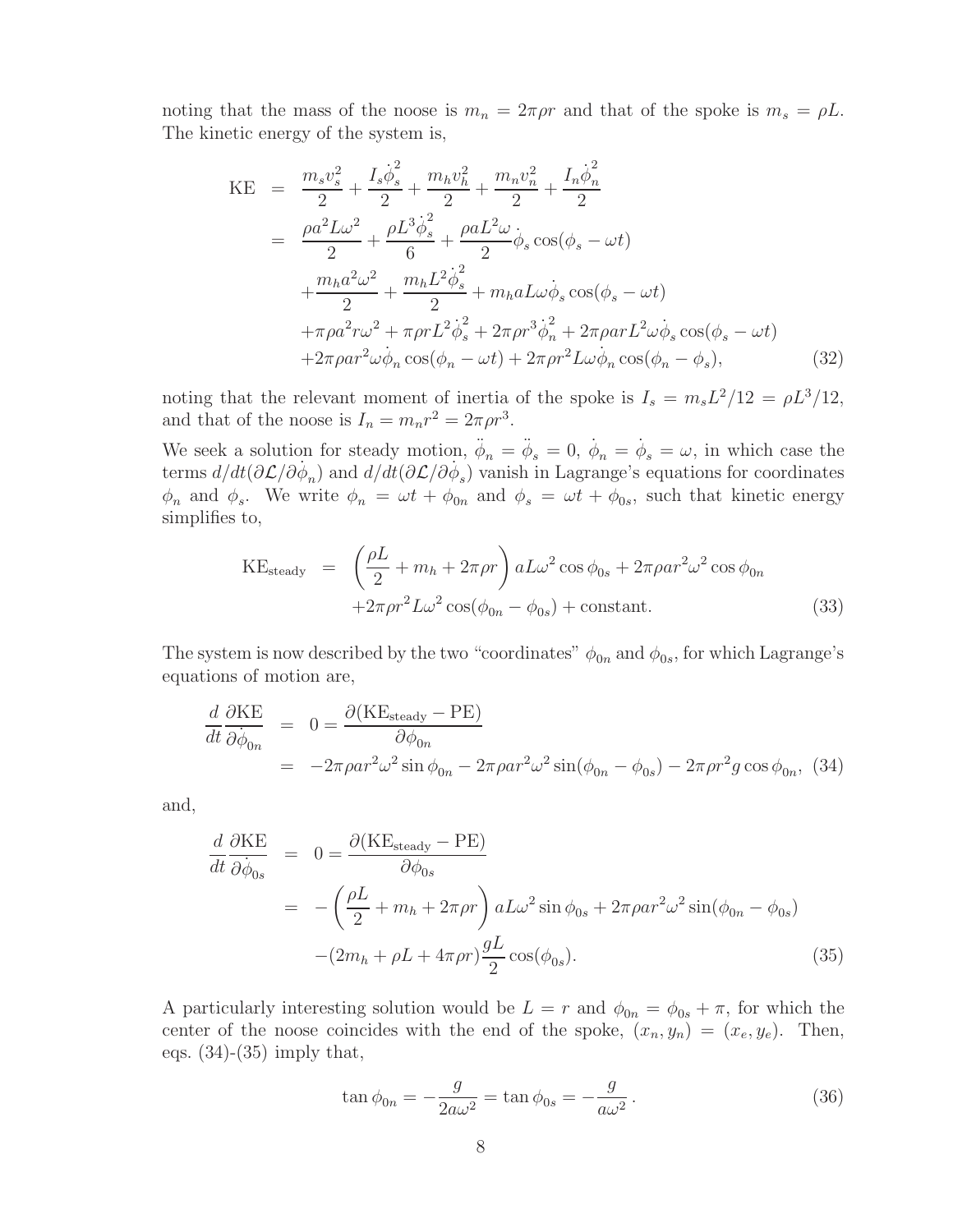This cannot be true in general, but if  $a \ll g/\omega^2$  we obtain a solution with  $r = L$ ,  $\phi_{0s} \approx -\pi/2$  and  $\phi_{0n} \approx \pi/2$ .

*We return to the issue of the apparent conflict between eqs. (19) and (21), and consider the case that*  $r = L$ ,  $\phi_{0s} \approx \pi/2 \approx -\phi_{0n}$ , as shown below.



*An element*  $dm = \rho r d\phi$  *on the noose at angle*  $\phi = \omega t + \phi_0$  *has coordinates,* 

$$
x = a\cos\omega t + r\cos\phi, \qquad y = a\sin\omega t + r\sin\phi,\tag{37}
$$

*and acceleration*

$$
\ddot{x} = -\omega^2 x = -\omega^2 (a \cos \omega t + r \cos \phi), \qquad \ddot{y} = -\omega^2 y = -\omega^2 (a \sin \omega t + r \sin \phi). \tag{38}
$$

*The inward and tangential components of the acceleration (with respect to the center of the noose) are,*

$$
a_{\rm in} = -\ddot{x}\cos\phi - \ddot{y}\sin\phi = \omega^2[r + a\cos(\phi - \omega t)],
$$
\n(39)

$$
a_{\phi} = -\ddot{x}\sin\phi + \ddot{y}\cos\phi = \omega^2 a\sin(\phi - \omega t). \tag{40}
$$

*The equations of motion for the element* dm *are,*

$$
\rho r \, d\phi \, a_{\rm in} = \rho r \, d\phi \, \omega^2 [r + a \cos(\phi - \omega t)] = T \, d\phi + \rho g \, d\phi \, \sin \phi,\tag{41}
$$

$$
\rho r d\phi a_{\phi} = \rho r d\phi \omega^2 a \sin(\phi - \omega t) = T' d\phi - \rho g d\phi \cos \phi.
$$
 (42)

*The radial equation of motion (41) leads to,*

$$
T(\phi) = \rho r \omega^2 [r + a \cos(\phi - \omega t)] - \rho g \sin \phi, \qquad (43)
$$

which differs only slightly from eq.  $(19)$  for  $a \ll r$ . The azimuthal equation of motion *(42) integrates to,*

$$
T(\phi) = T_0 - \rho r \omega^2 a \cos(\phi - \omega t) + \rho g \sin \phi,
$$
\n(44)

*so we again have trouble?????*